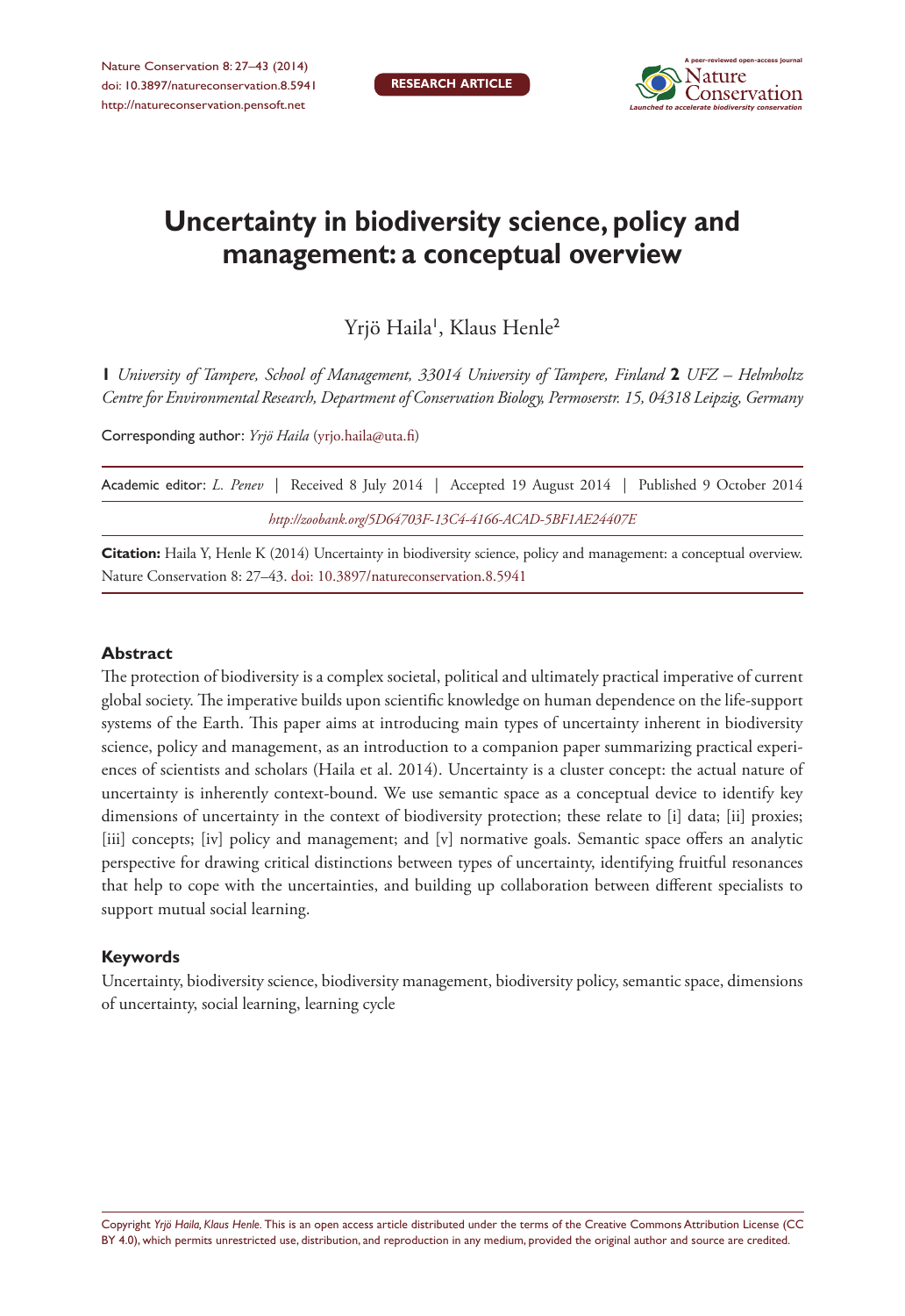### **Introduction**

Uncertainty is an essential ingredient of science, manifested in all phases of conducting research, drawing conclusions, and putting the conclusions into societal practice (Funtowicz and Ravetz 1990). However, in biodiversity science uncertainty has been addressed mainly with a narrow focus on the precision of various numerical estimates. The Millennium Ecosystem Assessment (2005), for example, was an effort to come to grips with the global dimension of the loss of biodiversity. Somewhat paradoxically, though, the Millennium Assessment was made in such a generalized mood that uncertainty did not find a natural niche in the results. In Chapter 4, "Biodiversity", the report takes up uncertainty only in connection with estimates of species numbers. A similar lack of specificity is detectable in the important reviews published by *Nature* on the eve of the Rio+20 conference in early summer 2012 (Barnosky et al. 2012; Cardinale et al. 2012; Ehrlich et al. 2012). Every one of them mentions uncertainty as an important theme but in none of them is uncertainty specified except loosely in a contrast space between reliable knowledge vs. lack of knowledge.

This is insufficient. Biodiversity is such a multidimensional and complex issue that different sorts of uncertainties are inherent in many dimensions of the ecosystems themselves and of biodiversity research. Specifications are needed as to what, precisely, is uncertain, what is the reason for the uncertainty, and whether the uncertainty matters. Further below, we use the notion of semantic space to explore key aspects of uncertainty in the context of biodiversity science, policy and management (see also Haila et al. 2014).

Biodiversity is a knowledge intensive concept. The concept was conceived by biologists worried about the consequences of accelerating human-induced changes in the ecological conditions of the Earth; the story is well known (Wilson and Peter 1988; Takacs 1996; Haila 2012). Conservation biology originated as a new biological sub-discipline at the same time (Soulé 1985). The founding ethos is well-taken: there is no way to come to grips with the human ecological predicament without adequate knowledge basis. But this statement, of course, implies that the uncertainties of knowledge concerning biodiversity have to be analyzed seriously. The goal of policy relevance brings into the picture yet other dimensions of uncertainty that pertain to social and political implications of the knowledge produced.

Let us add a clarification on this point. There is nothing uncertain in the assertion that biological diversity is a critical feature of the life-support system of the Earth, to use Eugene P. Odum's phrase (Odum 1989). Neither is there any uncertainty on a general level that the increasing human encroachment on the Earth's ecosystems causes deterioration of biodiversity. But these general statements do not mean that any claim or prescription concerning biodiversity is valid. First of all, there is a discrepancy between the "bigness" of the issue and the level of detail needed to address it (Haila 2004). Another major dimension concerns the feasibility of policy recommendations that are offered to the society. As political scientist Giandomenico Majone stresses, the (in)feasibility of one or another policy goal is not a natural given. Drawing conclusions on what is feasi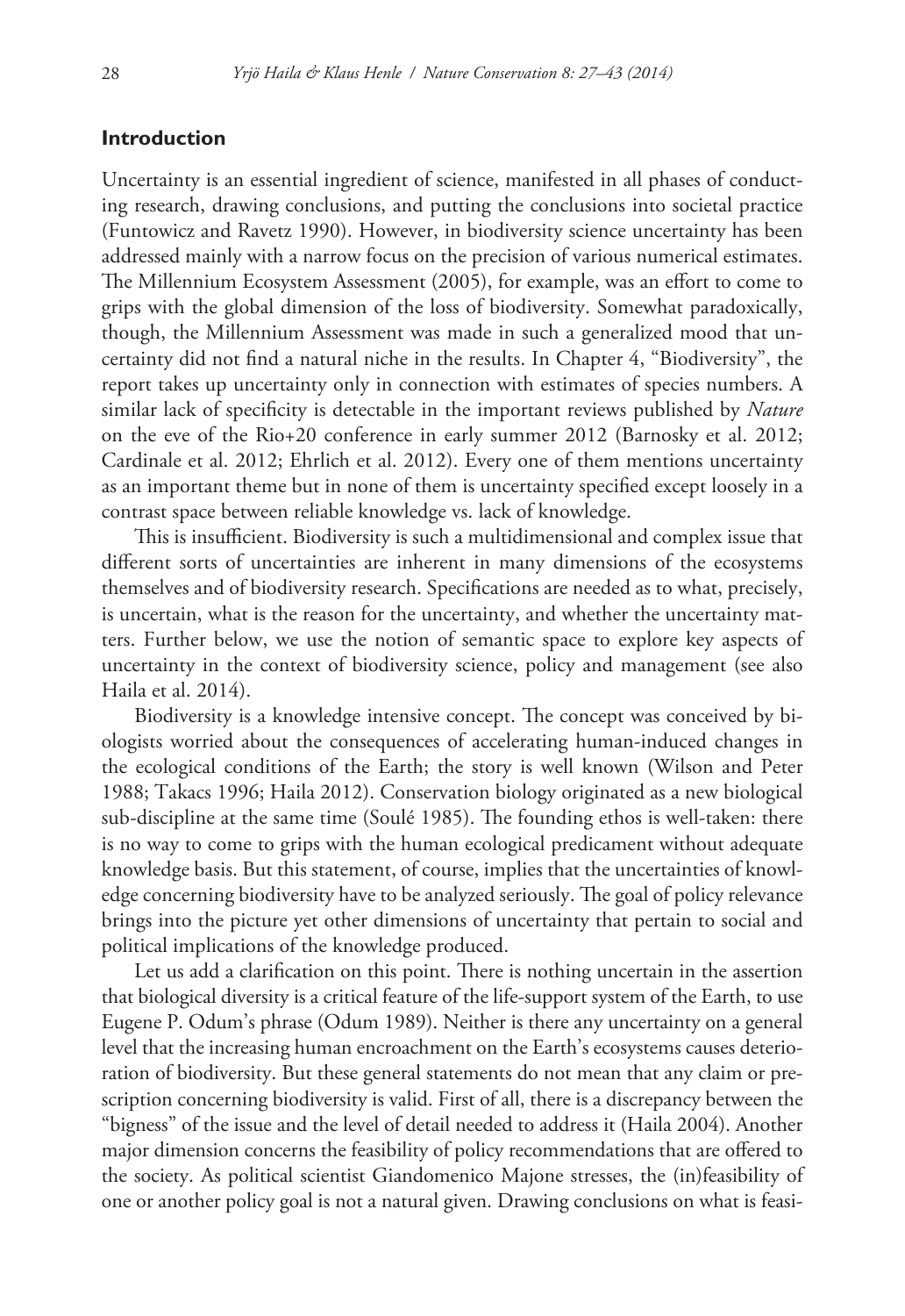ble and what is not is a part of the research setting. In Majone's view, feasibility analysis aims at changing the conditions of feasibility (Majone 1989). There are no shortcuts: promoting a simplistic solution in a situation riddled with uncertainties may lead to unanticipated and counterproductive consequences (see also Mitchell 2009).

There is a deep ambiguity in the human ecological predicament: whatever we do we change the environment, and we cannot avoid also detrimental effects – in fact, we often do not know precisely, what is detrimental. Furthermore, what is detrimental in one set of conditions may be favourable in another set of conditions. Variability in mechanisms that maintain soil productivity provides examples: what works at one place may be positively harmful somewhere else. In other words, the relationship between generality and precision needs concern. The situation resembles that encountered in debates about climate policy (Pielke 2007, Hulme 2009), but it is also different in interesting ways. We will get back to this point below.

To chart the whole field, two round-table discussions were held at Helmholtz Centre for Environmental Research, UFZ, Leipzig, in autumn 2011 under the title *Exploring uncertainties in biodiversity science, policy and management.* The perspective was pragmatic: the aim was to produce an overview from a bottom-up perspective on how natural and social scientists involved in biodiversity research have come across uncertainty in their working practices and how they have coped with it. We dubbed the domain of the workshop *biodiversity praxis* (Haila et al. 2014).

The work of Silvio Funtowicz and Jerry Ravetz (1990, 1991) offered us basic inspiration while we made preparations for the workshops. A particularly useful part of their work is the distinction they draw between quantitative and qualitative aspects of uncertainty. They specify what kind of categories an assessment of the qualitative uncertainty of scientific information should take into account: "(F)or a general understanding, we have to distinguish among the technical, methodological, and epistemological levels of uncertainty; these correspond to inexactness, unreliability and "bordering on ignorance," respectively." (Funtowicz and Ravetz 1991).

For assessing different types of uncertainties in scientific knowledge Funtowicz and Ravetz (1990) developed a scheme that is known by the acronym NUSAP. This figured at the background of our project, and we were greatly helped by later systematic applications (van der Sluijs et al. 2005, 2008) but we refrained from organizing the discussion according to the scheme as we wanted to explore a more open-ended agenda.

In the paper that follows this introductory essay we present the materials of the first workshop, held on 3–4 November 2011. Most of the 18 participants were working within the auspices of the EU 7<sup>th</sup> framework project SCALES (*Securing the Conservation of Biodiversity across Administrative Levels and Spatial, Temporal and Administrative Scales*) (Henle et al. 2010), but the group was complemented with a few staff-members of the UFZ who brought into the discussion their specialized perspectives. The discussions were recorded and transcribed. The transcriptions were used to reconstruct main themes that came up during the workshop.

The SCALES project offered a promising framework for the endeavour. It is broad and ambitious enough to provide a good overview of themes for which uncertainty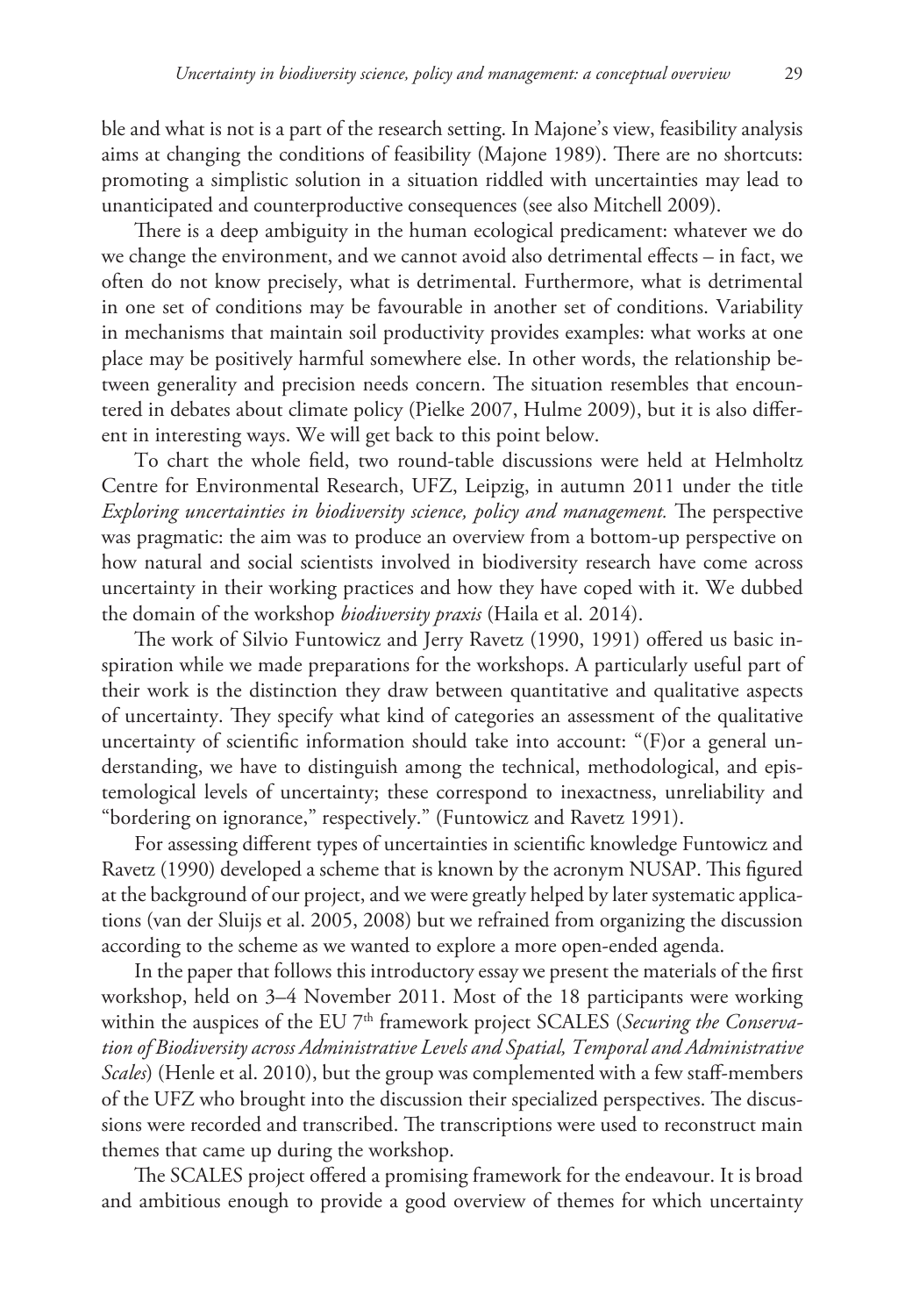matters. Furthermore, the project addresses explicitly uncertainty in several research tasks. Another workshop was organized on 7–8 December. The compilation of papers collected in this special section of *Nature Conservation* includes, in addition to this introductory text, a thematic overview of the November workshop (Haila et al. 2014) and specific "standpoint" essays that were invited from the participants of both workshops. Magnusson (2014) discusses the uncertainties one has to deal with in the planning of in-situ monitoring programs from study design to data collection and analysis to management of programs and to linkages with stakeholders. He concludes that to be successful monitoring programs need to take these uncertainties into account already at the early conceptual stage. Pe'er et al. (2014) take up another attitude to uncertainty and elaborate upon the possibility that uncertainty could be embraced. They spell out several ways in which the effort exclusively to reduce uncertainty may be counterproductive, and demonstrate that well articulated uncertainty can have positive effects in knowledge production.

### **On uncertainty: Pre-analytic starting points**

Uncertainty needs not be formally "defined". It is best regarded as a cluster concept, which gets different specific shapes in different contexts. In general terms, uncertainty pertains to the cognitive relationship of human agents to choices on what they do or prepare to do in a particular situation at a particular time. The inherent complexity of real world systems humans are faced with is a major source of uncertainty. In this broad sense uncertainty has a pervasive presence in all practical decisions people make both in daily routines and when getting prepared for the future either individually or as agents in institutions (Tversky and Kahneman 1974; Kahneman and Tversky 2000).

Our perspective implies that uncertainty has an ambiguous character. Uncertainty comes in many different guises, and in any particular situation it may be difficult to pin down what, specifically, is uncertain. Economists, in particular, have been aware of this ambiguous nature of uncertainty – quite understandably, in fact, as they have been interested in human economic actions oriented toward future that is never known in advance (Knight 1921, Keynes 1937, Shackle 1955). The extent to which the future is predictable is a key issue in this regard. A distinction needs to be drawn between measurable and unmeasurable aspects of uncertainty about future events; Knight (1921) drew the distinction as follows: "(i)t will appear that a measurable uncertainty, or "risk" proper, as we shall use the term, is so far different from an unmeasurable one that it is in effect not an uncertainty at all."

The dream of measurability of future events was given a formal supporting argument by French mathematician Pierre Laplace in the 18<sup>th</sup> century. He claimed that a demon with perfect knowledge of the world would be able to predict the future with perfect accuracy. However, the Laplacean dream has been put to rest by the research on nonlinear dynamics that had its origin in the work of Henri Poincaré in the late 19<sup>th</sup> century. Since then, both formal-mathematical and conceptual studies of complexity,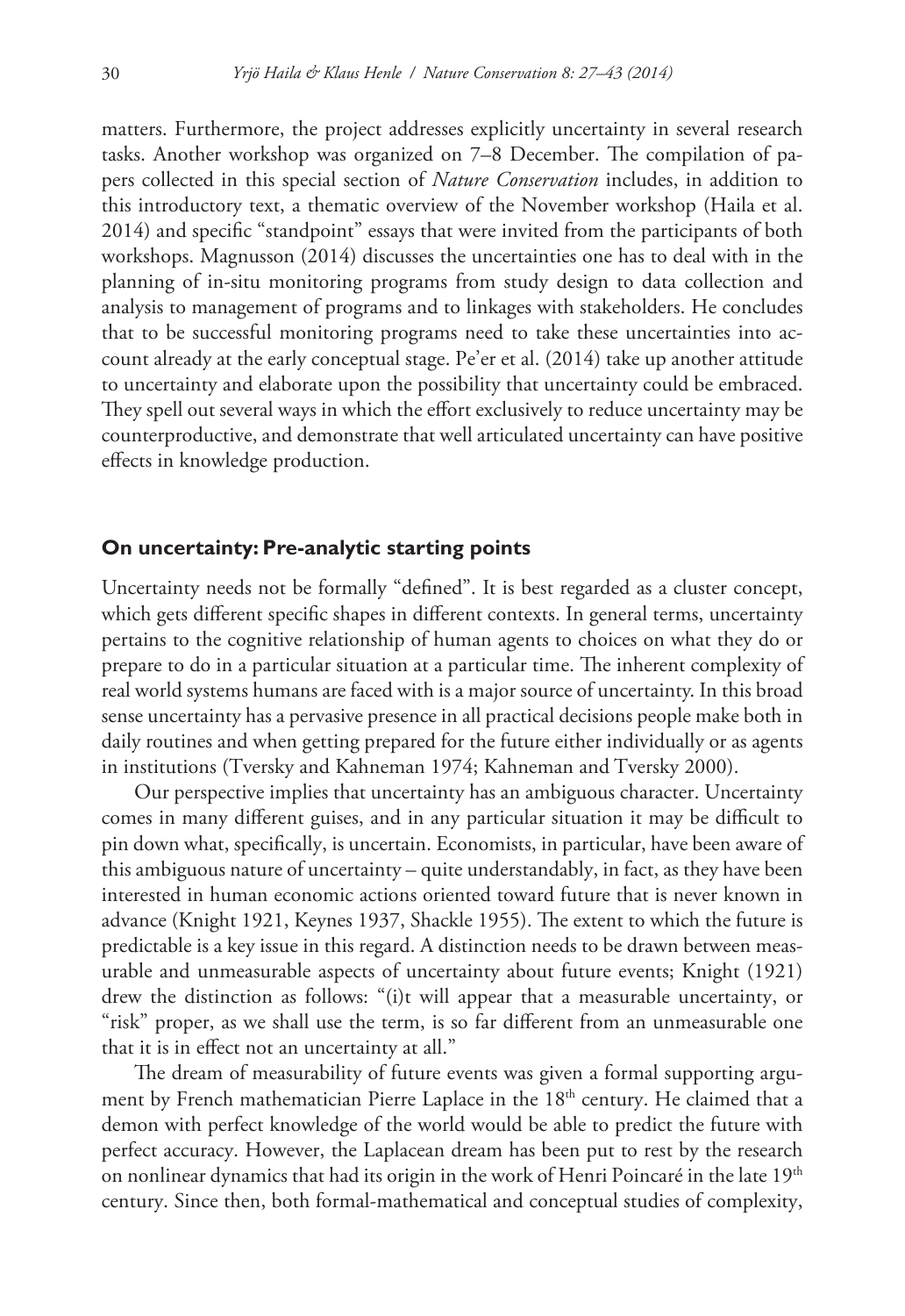non-linearity and chaos have made considerable progress. With the help of the huge increase in computing power during the last few decades, a lot has been learned about qualitatively specifiable features of uncertainty in different types of chaotic systems (e.g., Ekeland 2006; Smith 2007).

The general lesson is: uncertainty does not mean that anything can happen anywhere anytime. In other words, the set of possible ways a particular system can change is bounded, but the tightness of the bounds is relaxed with increasing time (Lorenz 1993). In addition, the studies on complexity and chaos bring forth more specific messages. First of all, the structure of the system gives hints about the shape of its possible future change. Physicist Leo Smith (2007) specifies three aspects of knowledge that have a decisive influence on our ability to assess the future trajectories of any system of interest: first, the current state of the system; second, the identities and values of critical parameters; and third, the adequacy of the structure of the model we have of the system.

In practical terms, the model adopted of the system of interest is critical. Philosopher Sandra Mitchell (2009) promotes an epistemological strategy she calls integrative pluralism to cope with complex research problems. "(T)he history, the context, and the dynamics of systems play leading roles" in the strategy. Her points are remarkably similar to the three points of Smith (2007). We can conclude that there is a direct link between the type of model adopted and the semantic space of uncertainty affiliated with that model.

It is useful to think of a semantic space in terms of dimensions, as always is the case with abstract spaces. The dimensions of a semantic space can be identified using the idea of a contrast space as a means. Alan Garfinkel (1981) articulated the idea using physical phase space as an analogy. A contrast space is defined by axes that stand for alternative perspectives for making the phenomenon of interest understandable. The overall view of the phenomenon "moves" in the abstract space depending on assumptions concerning these alternatives; this application of the idea draws upon Dyke (1988, 1993), see also Haila (1998).

In accordance with the contrast space perspective, we adopted a few distinctions that were used as a background for the workshops. These were regarded pretty much as self-evident in the discussion. The first such distinction was between uncertainty and risk. Economists have been well aware of this contrast since the 1920s, as we noted above. The second distinction was between epistemic uncertainty pertaining to knowledge and stochastic uncertainty pertaining to ontology of the world, customarily drawn in the context of sensitivity analysis (e.g., Saltelli et al. 2008). The third relevant distinction stems from the criteria of making decisions about uncertainty at a cutpoint, as is routinely done in scientific practice, by drawing a distinction between type I (rejecting a true null hypothesis) and type II (accepting a false null hypothesis) error. This distinction has been amended by naming an error of third type that brings up qualitative aspects of uncertainty: type III error is made if the question asked is incorrect or irrelevant (e.g., Dunn 2001; Kriebel et al. 2001).

The three distinctions presented above correspond to three dimensions of the semantic space of uncertainty. The dimensions are relatively independent of one another.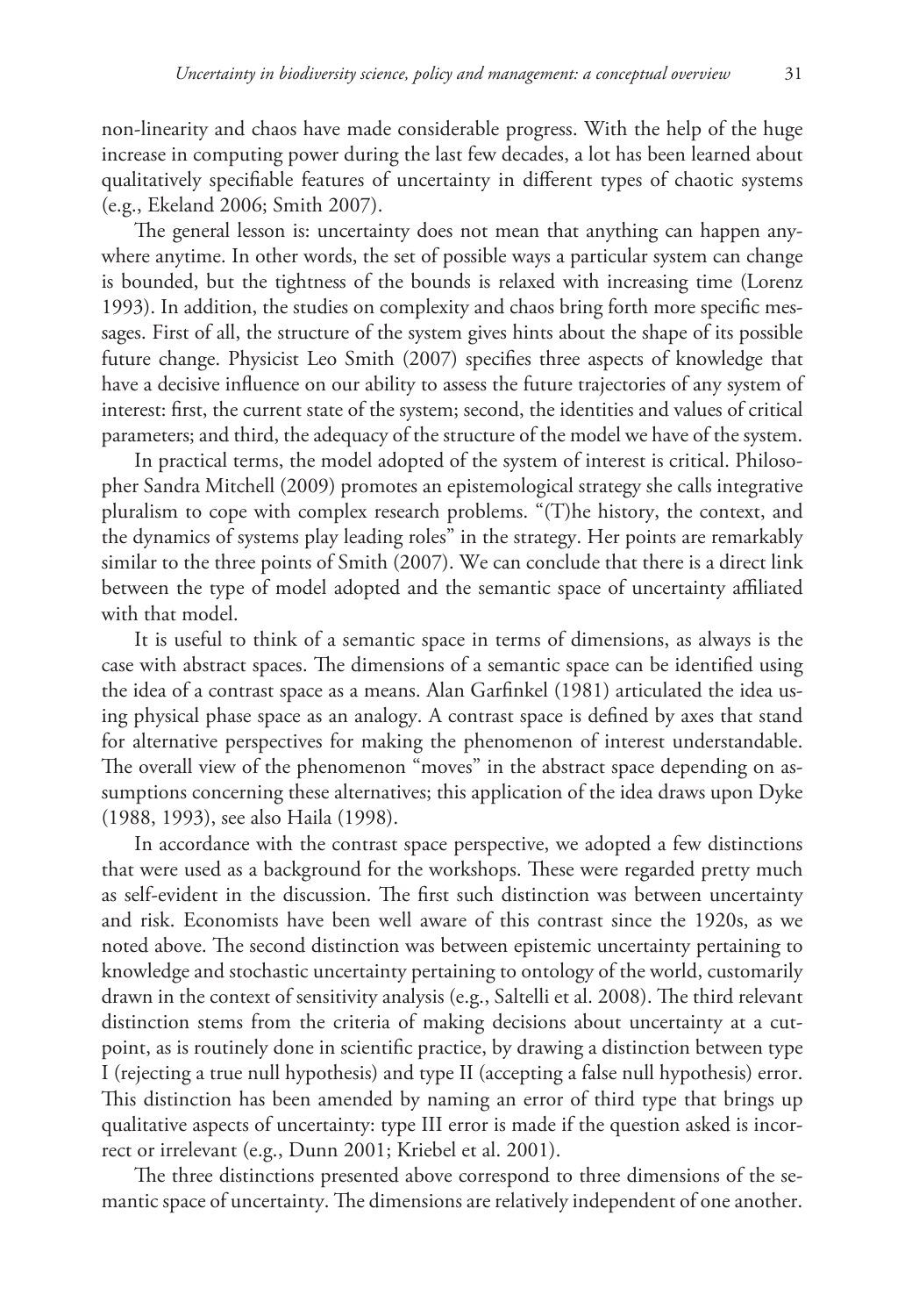It is, for instance, perfectly legitimate to ponder upon type I vs type II error irrespective of whether the uncertainty assessed is epistemic or ontological. When organizing the workshops, we were mainly interested in substance-specific dimensions of uncertainty in biodiversity research. We present a preliminary model of the semantic space in the final section of this paper.

### **On the specificity of biodiversity research**

The general features of unpredictability presented above are pertinent as regards the ecological realm where conditions are changing all the time in unpredictable ways. In its youth in the late 19<sup>th</sup> century, the science of ecology viewed nature through a "balance of nature" metaphor, but it was soon realized that ecological conditions are in a continuous change. Alfred Lotka's classic *Elements of Physical Biology* (Lotka 1924) was a landmark in this regard. Incidentally, Lotka was greatly inspired by Poincaré's work. More recently, this view has broken through in thinking about human relationships with the rest of nature (e.g., Botkin 1990).

To approach the semantic space of uncertainty of biodiversity praxis, a comparison between biodiversity and climate change is instructive. There is a clear difference between these fields stemming from the different nature of the medium: the Earth's atmosphere is a unified geophysical system whereas the biosphere is divisible into different sections or subsystems, geographically, taxonomically and ecologically. Furthermore, the divisions are descriptively complex (Wimsatt 1974), that is, when alternative criteria are used to carve a particular section of biodiversity into components, different kinds of patterns result.

A practical comparison clarifies the example. When compiling background data on climate change, it is possible to take estimates of green-house gas discharges of single countries such as, say, China, Canada and Guatemala, and extrapolate the effect of each of them to the global atmospheric balance. In the case of biodiversity, no comparable extrapolation is possible. Also the social consequences of biodiversity loss are much more unequivocal than of climate change. The question of contextuality is raised: symptoms, probable consequences, and policy implications of threats vary in a much more context-specific fashion in biodiversity policy than in climate policy (not denying that socio-economic differences across countries are relevant in climate policy, too).

The driving motivation of the workshops at the UFZ was the need to specify types of uncertainty in biodiversity praxis. There is no single way to reach this goal. We have to proceed along several mutually complementary lines. A good start is to ask the three simple clarifying questions we referred to in the opening section of this paper: What, precisely, is uncertain? Why, specifically, is this thing uncertain? And finally, does the uncertainty matter, and if it does, in which sense? Every ecologist with field-work experience can come up with examples of such a chain of questions, pertaining to a specific research project, for instance, the taxonomic composition of the samples col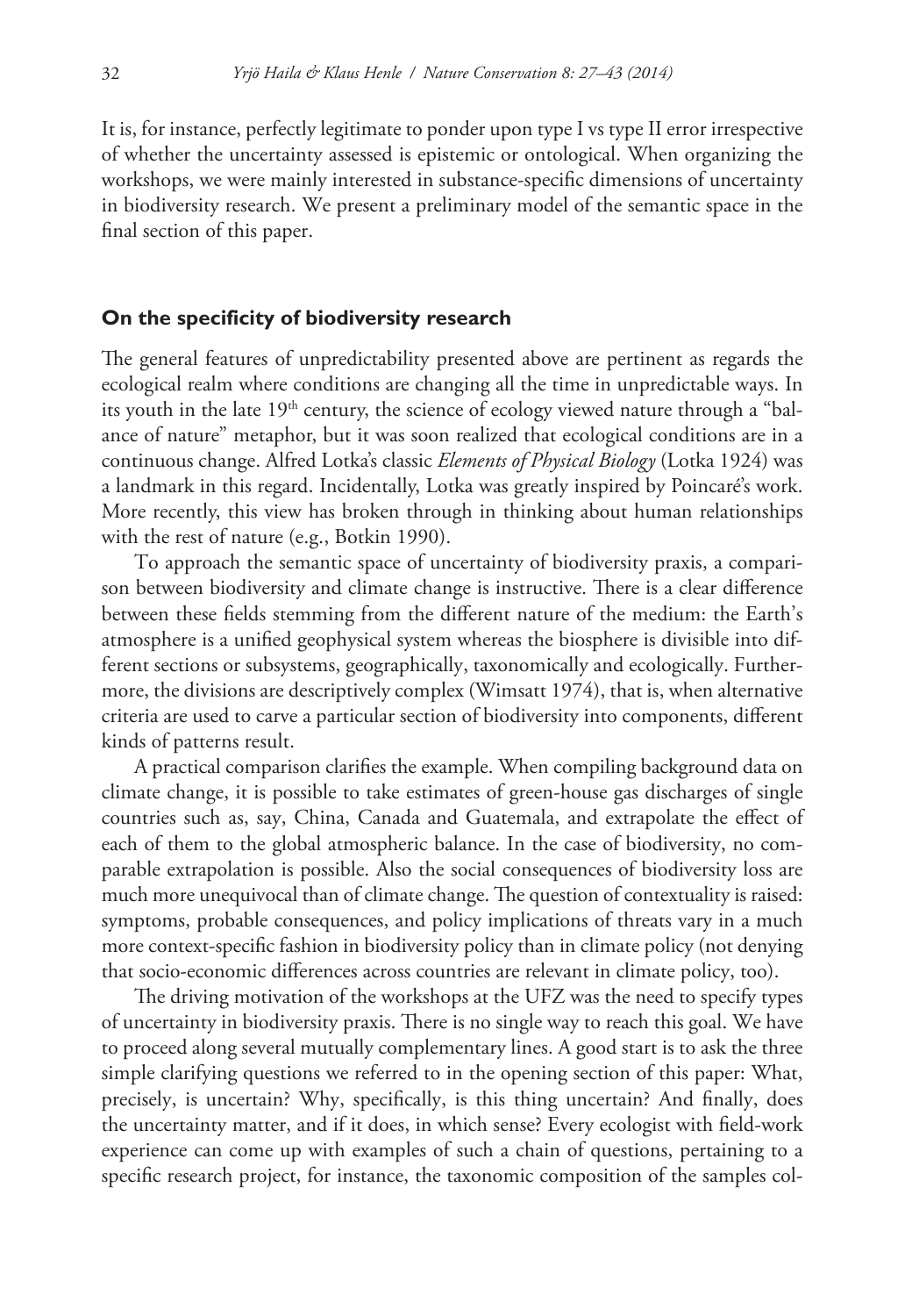lected, or the correspondence between the samples and the populations sampled, and so on (Magnusson 2014).

However, such a purely empirical specification of uncertainty covers only one theme at a time. Generalizable concepts are needed. More interesting distinctions can be drawn by utilizing a theory of conceptual spaces developed by cognitive scientist Peter Gärdenfors (2004). In cognition, a "what" is a representation. The scheme of Gärdenfors builds upon a three-partite distinction between different types of representations that make up conceptual spaces. His terms for these types are 'subconceptual', 'conceptual' and 'symbolic'. The original work includes polemics against rival views within the cognitive science but we can use the scheme without going into these debates.

Gärdenfors demonstrates the differences between the three types of representation using as an example a jungle where people try to find their way. The first form, 'subconceptual' representation consists of what they come across and record, often without articulation: "dynamic interactions between people and their environment" (p. 34). The second, 'conceptual' representation gives order to what they record, using abstract categories; in the example: "representing traveling information in a spatial form" (p. 34). The third, 'symbolic' representation is used when the road is marked with name-tags that will be recognized and interpreted in a consistent way by the people involved, "it is also required that there is common knowledge of what places the names refer to" (p. 35).

The three types of representation can be affiliated with three types of uncertainty. Uncertainty on the subconceptual level is about whether observations are recorded properly. The conceptual level relates to whether the spatial representation is usable. The symbolic level relates to the consistency of the shared knowledge inscribed in the collection of name-tags. These distinctions are applicable to biodiversity science in a straightforward fashion: subconceptual is about methods used in collecting data, conceptual is about patterns detected in the data, and symbolic is about the credibility and social relevance of the conclusions.

To make the analogy more concrete, let's note that Gärdenfors' distinctions have a clear affiliation with the standards adopted to mitigate different types of errors in empirical reasoning. Type I and type II errors correspond to the conceptual level. The decision made as to the type of error that is of main concern has a major influence on how the resulting pattern may be used in further research or in management. Statistical tests aiming at avoiding type II error (assuming no effect while there actually is an effect) customarily accept 20% error rate as a standard, but this may be too strict in the case of useful rules of thumb that can be used in management, for instance (Kriebel et al. 2001). Type III error, on the other hand, relates to the symbolic dimension. The conceptual edifice constructed on the basis of research may not correspond at all to the question that is of concern (Henle 1995; Haila 2004; Henle et al. in press).

We use the analogy between cognitive types of representation outlined by Gärdenfors and dimensions of uncertainty when constructing a preliminary model of the semantic space of uncertainty in the final section.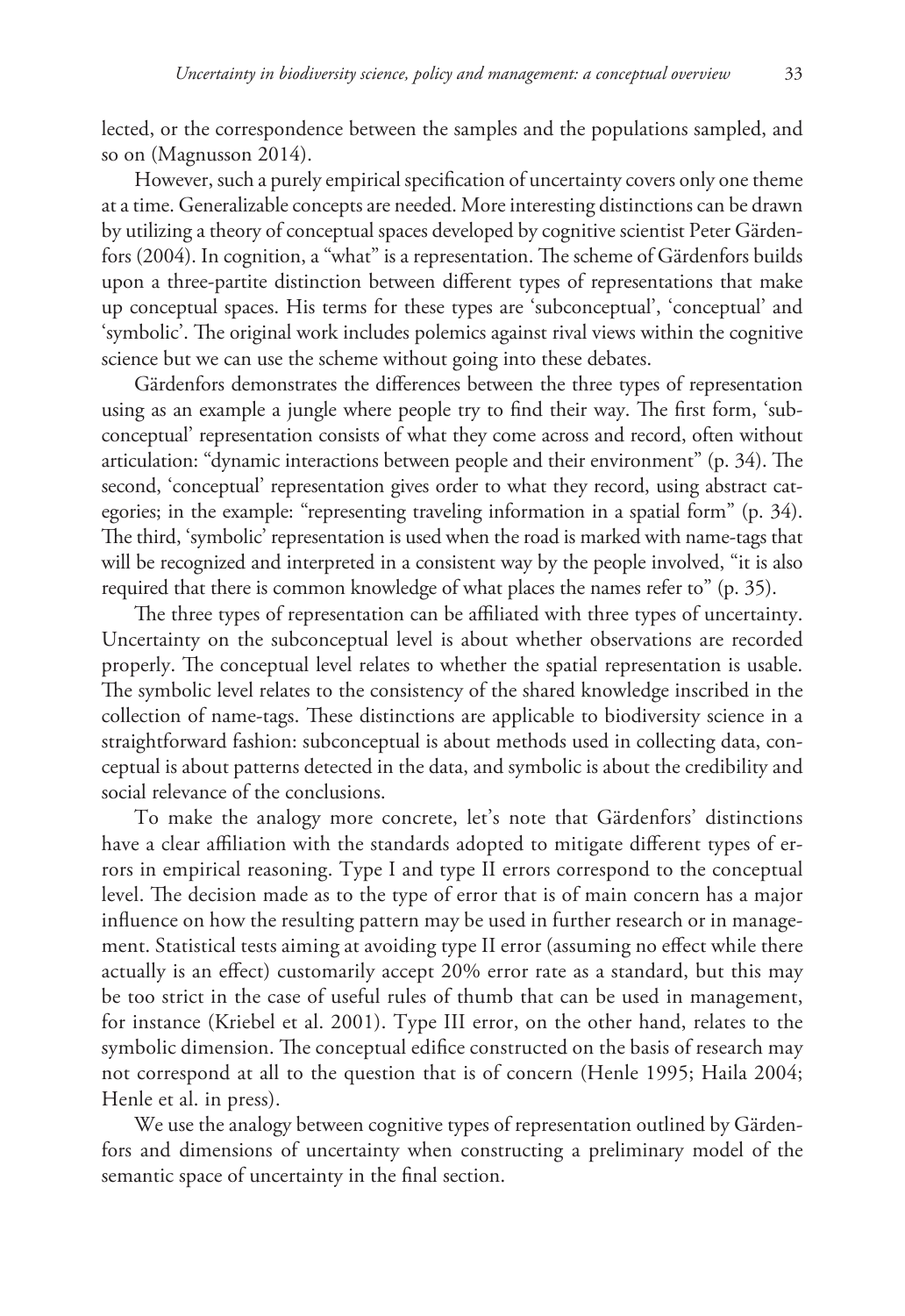### **Further clarification of the nature of uncertainty**

We referred above to economists as pioneers in thinking explicitly about the implications of the unpredictability of future in the social domain. Their thinking about uncertainty has advanced a lot since the groundlaying work of Knight and Keynes almost a century ago and offers some further lessons.

In particular, the view on the nature of risks in the markets has undergone great changes in the last half a century or so. Journalist Justin Fox (2009) who is well informed in recent economic history tells the story by tracking the development in the views of academics in economics and finance up to the first decade of the  $21<sup>st</sup>$ century. Briefly put, there have been two main issues that dominate the story: first, the rationality (or not) of the markets, and second, the possibility (or impossibility) to beat the markets by a clever investment strategy. One of the cornerstones in the discussion has been the view, generally held since the mid- $20<sup>th</sup>$  century, that variation in market values follows random walk, at least in the short run. It is consistent with the rational markets hypothesis through a variant of the law of large numbers: given enough traders, all discrepancies in market valuation of different assets supposedly even out – almost in real time, given efficient enough investment tools. This argument is in line with the view promulgated by free markets champions such as Frederick von Hayek and Milton Freedman that the markets constitute the best possible means to handle economic information. As Fox (2009) shows, models used to analyze variation in market values have become incredibly sophisticated in the course of the last few decades.

The efficient markets hypothesis makes the distinction between risk and uncertainty all but vanish. In the domain of random walk, there are no qualitative distinctions between types of uncertainties. Everything is akin to quantifiable risk and can be taken into account in advance, given good enough models.

However, the economic life in the last three decades has not agreed with these assumptions. The recessions of 1987 and 1998 and the dot.com bubble in the early 2000s, not to speak of the latest crisis that the world plunged into in 2008, contradict the rational markets hypothesis and the models built upon that hypothesis. In other words, parallel to the development in thinking about the markets, the nature of radical systemic uncertainty inherent in the markets has been clarified. There is an element of ontological uncertainty in this setting: new forms of financial assets change the behaviour of market actors, which changes the behaviour of the markets in turn. In fact, Daniel Kahneman and Amos Tversky pointed out this possibility already decades ago (see the essays in Kahneman and Tversky 2000).

There is another, even more important implication of the change in thinking about the economic life that is breaking through the established orthodoxy: an emphasis on contextuality. Context-specificity of human reasoning itself is the starting point of Silva Marzetti Dall'Aste Brandolini and Roberto Scazzieri (2011) in their exploration of what they call "fundamental uncertainty". The classical work of John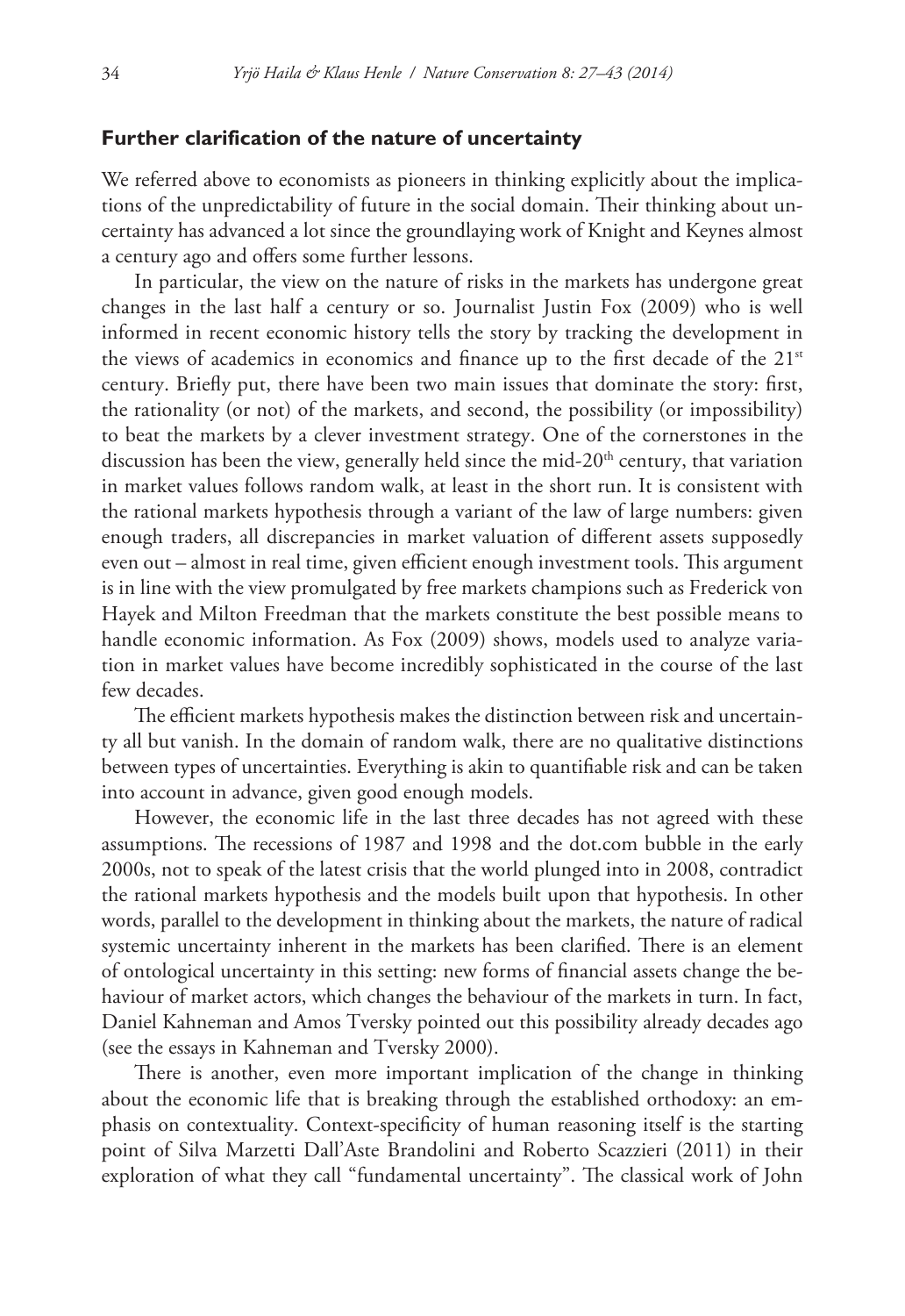Maynard Keynes on probability (*Treatise on Probability*) is at the background of their work. In several ways, their approach is remarkably similar to the one we adopted at the Leipzig workshops.

If uncertainty is inherently contextual, making sense of uncertainty in specific situations requires that we take into account several aspects of cognitive work and social reality. On the cognitive side, a good starting point is offered by the work of Peter Gärdenfors (2004) we referred to above. To clarify social and political aspects of the setting, problem framing is a useful methodological device. Framing means defining the scope or focus of the problem on the one hand, and the context in which the problem is perceived on the other hand (Fischer 1995, 2003; Schön and Rein 1994; Hajer and Laws 2006). As Schön and Rein (1994) argue, many intractable controversies about the environment, for instance, follow from the fact that different people frame the problems in different ways (see also Henle et al. 2013a). The idea of framing draws upon the view that social problems are defined discursively, as a result of contestations and struggles among different actors as regards the significance of the problems. An important aspect is disagreement concerning types of warrants that support different views of the problems: what kind of evidence is accepted as sufficient and valid (Majone 1989, Chandler et al. 1995).

Hence, an appropriate framing of problems includes an assessment of factors that back arguments concerning the nature of the problem, one way or another. Fischer (1995) introduced a useful scheme consisting of four potential types of warrants that can be used to argue for a case. Fisher's categories are primarily about the nature of knowledge and public acceptability. He dubbs the most concrete level "type and quality of specialist knowledge"; it is self-explanatory. The second one is "technical and management expertise" which takes up the availability of the necessary practical skills. The third level is "societal vindication or public consent" which broadens the societal sphere considered to include public participation, stakeholder opinions and so on. The fourth level is "ideological acceptability" which addresses the question whether what is demanded is concordant with shared societal goal-settings.

Fisher's scheme offers a good starting point to elaborate upon types of uncertainty related to specific issues of biodiversity protection. As an example, consider managing human wildlife conflicts (Klenke et al. 2013). Elements of Fisher's first level of warrants are provided by ecological analyses of the diet, behaviour and distribution of wildlife and contested resources. Elements of the second level are about management skills in terms of techniques to deter wildlife, to analyse management effects on wildlife viability, and funds to compensate for loss caused by wildlife. Elements of the third level are about getting landowners and other users of the area to consent with the aims and rules of wildlife protection. The fourth, most general level comprises views on the general acceptability of biodiversity protection as a societal ethical imperative.

We present a suggestion on how the schemes of Gärdenfors and Fischer fit together in Figure 1.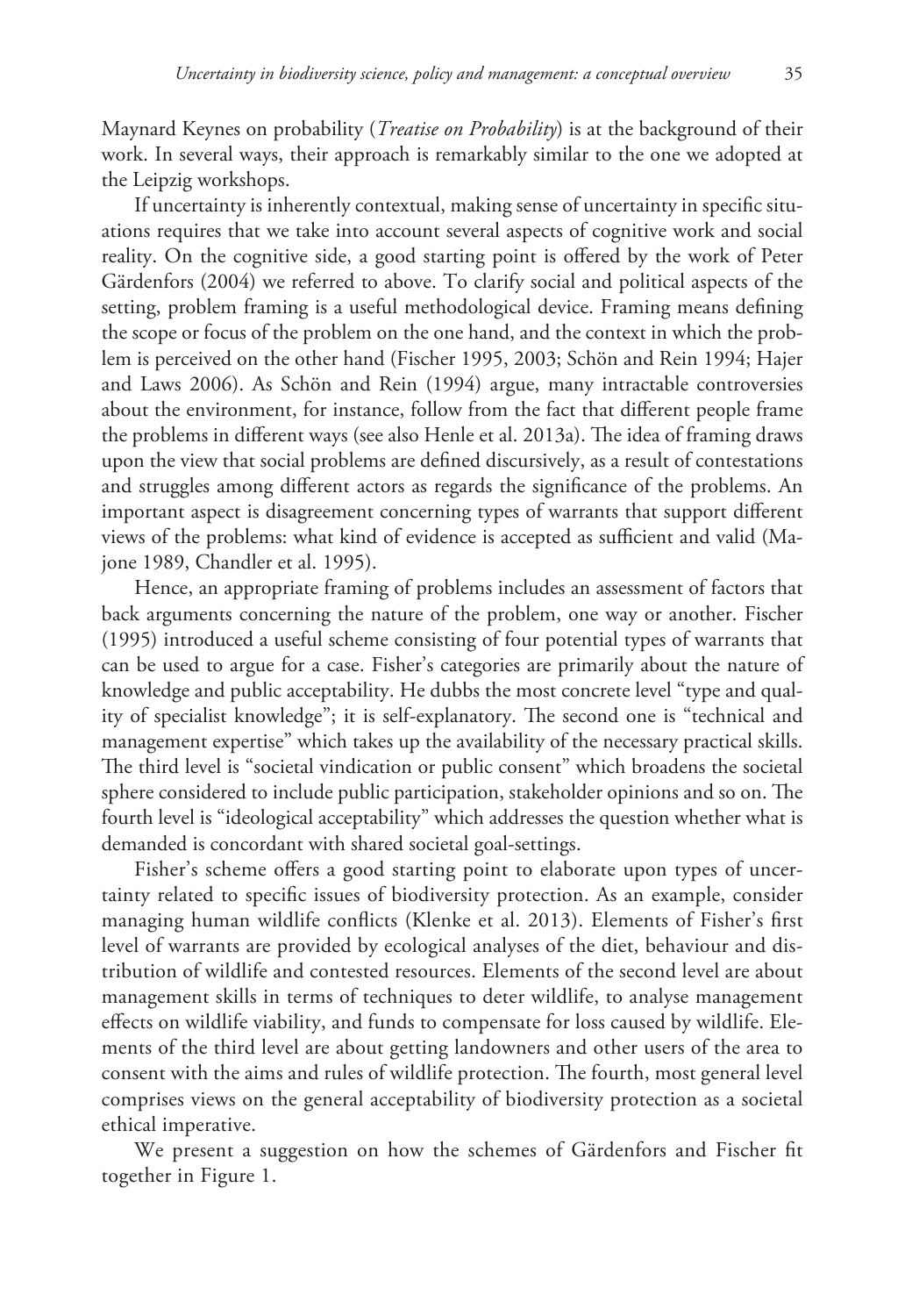# Ideological acceptability

## Societal vindication, public consent

Symbolic level

# Technical and management expertise

Conceptual level

Specialist knowledge: type and quality

### Preconceptual level

**Figure 1.** A scheme depicting the correspondence between levels of cognitive representation (Gärdenfors 2004; on the left) , and types of warrants of claims-making (Fischer 1995; on the right), from more concrete (below) to more abstract (above).

### **Toward collective collaborative assessment**

Nobel economist Wassily Leontief (1971) expressed his view on the relationship of theoretical and empirical research in economics as follows:

"True advance can be achieved only through an iterative process in which improved theoretical formulation raises new empirical questions and the answers to these questions, in their turn, lead to new theoretical insights. The "givens" today become the "unknowns" that will have to be explained tomorrow. … An example of a healthy balance between theoretical and empirical analysis and of the readiness of professional economists to cooperate with experts in the neighbouring disciplines is offered by agricultural economics as it developed in this country over the last fifty years. … Close collaboration with agronomists provides agricultural economists with direct access to information of a technological kind. When they speak of crop rotation, fertilizers, or alternative harvesting techniques, they usually know, sometimes from personal experience, what they are talking about. … While centering their interest on only one part of the economic system, agricultural economists demonstrated the effectiveness of a systematic combination of theoretical approach with detailed factual analysis."

Leontief's passage is a clarion call to an integrative knowledge strategy. The spirit is identical with our view on the challenge that biodiversity praxis is facing. But we want to get further than only note the similarity. The next step to take is to identify main dimensions of specialized work that need to be integrated together in biodiversity praxis. In the preceding sections we took up two conceptual schemes that can be used to this end: the layers of cognitive space presented by Peter Gärdenfors, and the layers of social and political warrants of claims-making specified by Frank Fischer (see Fig. 1). When preparing the November workshop, we developed with the help of these devices a scheme of main dimensions of the semantic space of uncertainty in biodiversity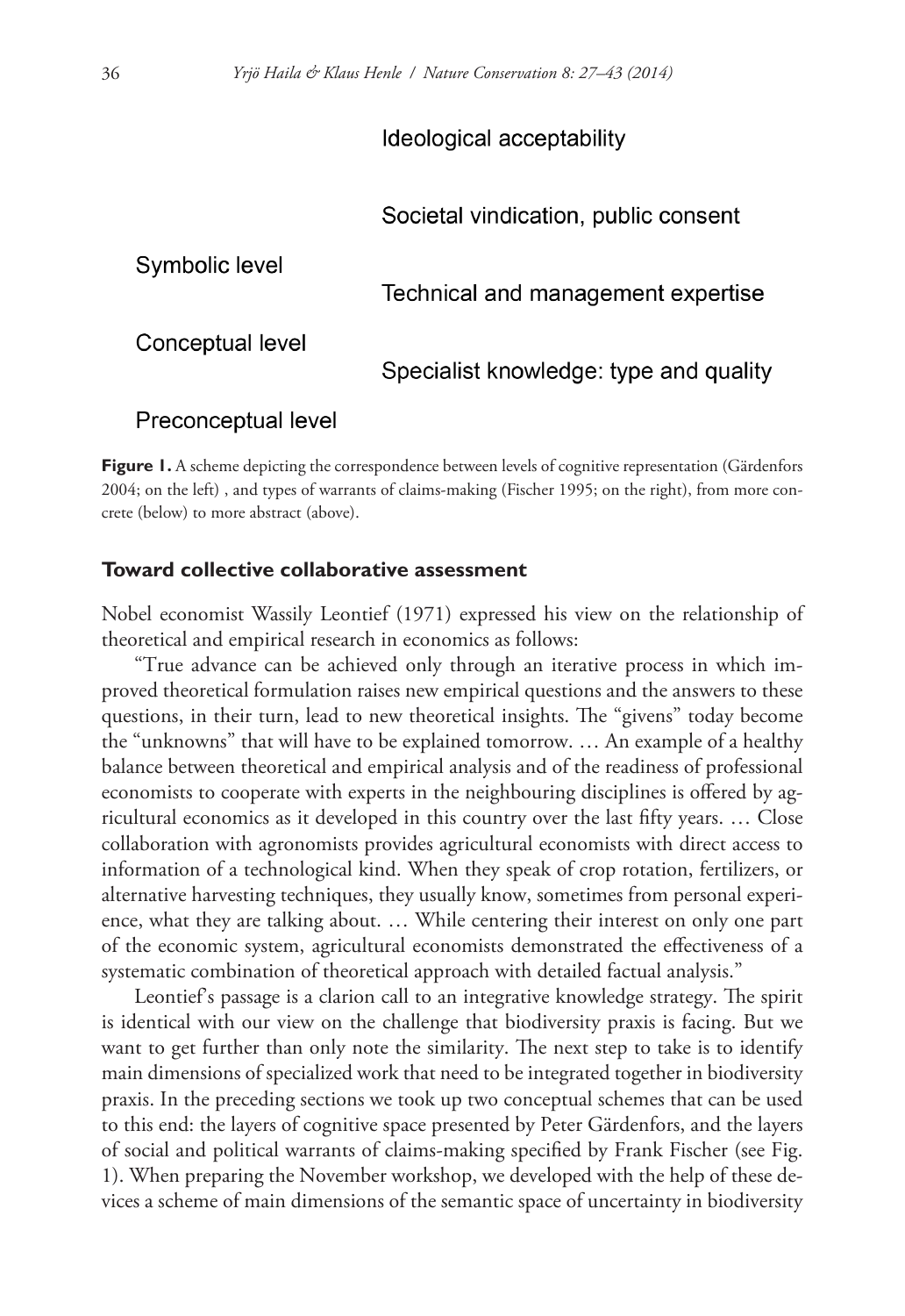praxis, using our previous experience on biodiversity research as an additional resource; this scheme is presented in Figure 2.

It seems natural to order the dimensions from more concrete to more abstract. In the beginning, there is the *data*, and issues concerning representativeness, methodological consistency, and so on: the "preconceptual" level in the scheme of Gärdenfors. Primary data have to be compressed so they give relevant information for the issue at hand. *Proxy* (or *indicator*) is a shorthand for this. Proxy is a representation, which raises the question of adequacy: does it reliably stand for the phenomenon of interest? A whole range of proxies have been used in biodiversity research, from very general ones, such as species number and habitat area, to very specific ones, such as the presence of indicator or "umbrella" species. There is a rich discussion on the relative merits of different proxies (Pereira et al. 2013, Henle et al. 2013b). A proxy basically corresponds to the "conceptual" level of Gärdenfors.

But the credibility of a particular proxy does not depend on the empirical background alone, as important as this is: background *concepts* enter the picture. A workable proxy requires conceptual support. The situation is utterly familiar in biodiversity research, as it already was in the early stages of exploratory research on species–area and species–abundance -patterns from the early  $20<sup>th</sup>$  century on. This is the "symbolic" dimension of Gärdenfors: a question about the coherence of the way the understanding of the problem is phrased. Schematic models, such as the species–area curve, obtain the role of symbols in scientific work (Haila 1986).

The last two dimensions in Figure 2 move toward the societal sphere. We connect them primarily to Fischer's scheme. The fourth dimension depicted in Figure 2 represents a conglomerate of factors pertaining to societal decision-making: assessing the situation, setting targets, formulating policies for reaching the targets, and implementing the policies into practical management. This is, of course, a huge and complex conglomerate, but to keep the idea of the semantic space of uncertainty transparent, we collapse the whole into one dimension in this context. As it stands, it covers relatively well the third level of Fischer's scheme: "societal vindication or public consent". As the fifth dimension we depict the normative background, which corresponds to Fischer's "ideological acceptability".

The scheme in Figure 2 turned out to be useful as a preliminary structure for the discussion in the November workshop. The companion paper (Haila et al. 2014) gives additional and detailed substance to the idea. In addition, we want to make a couple of further points drawing upon Figures 1 and 2.

First of all, there are interactions between the axes of the semantic space presented in Figure 2, of course, but the point of the figure is to offer an analytic perspective for drawing interesting distinctions. The "cluster concept" nature of uncertainty implies that it is impossible to pool all important aspects together in any case; Andy Stirling (2006) makes a similar point in an analysis of the potential role of public participation in assessing complex issues. Our preliminary assumption is that particularly interesting variants of uncertainty "reside" at the interstices of the dimensions where particular types of uncertainties are transformed into and mingled together with other types of uncertainties.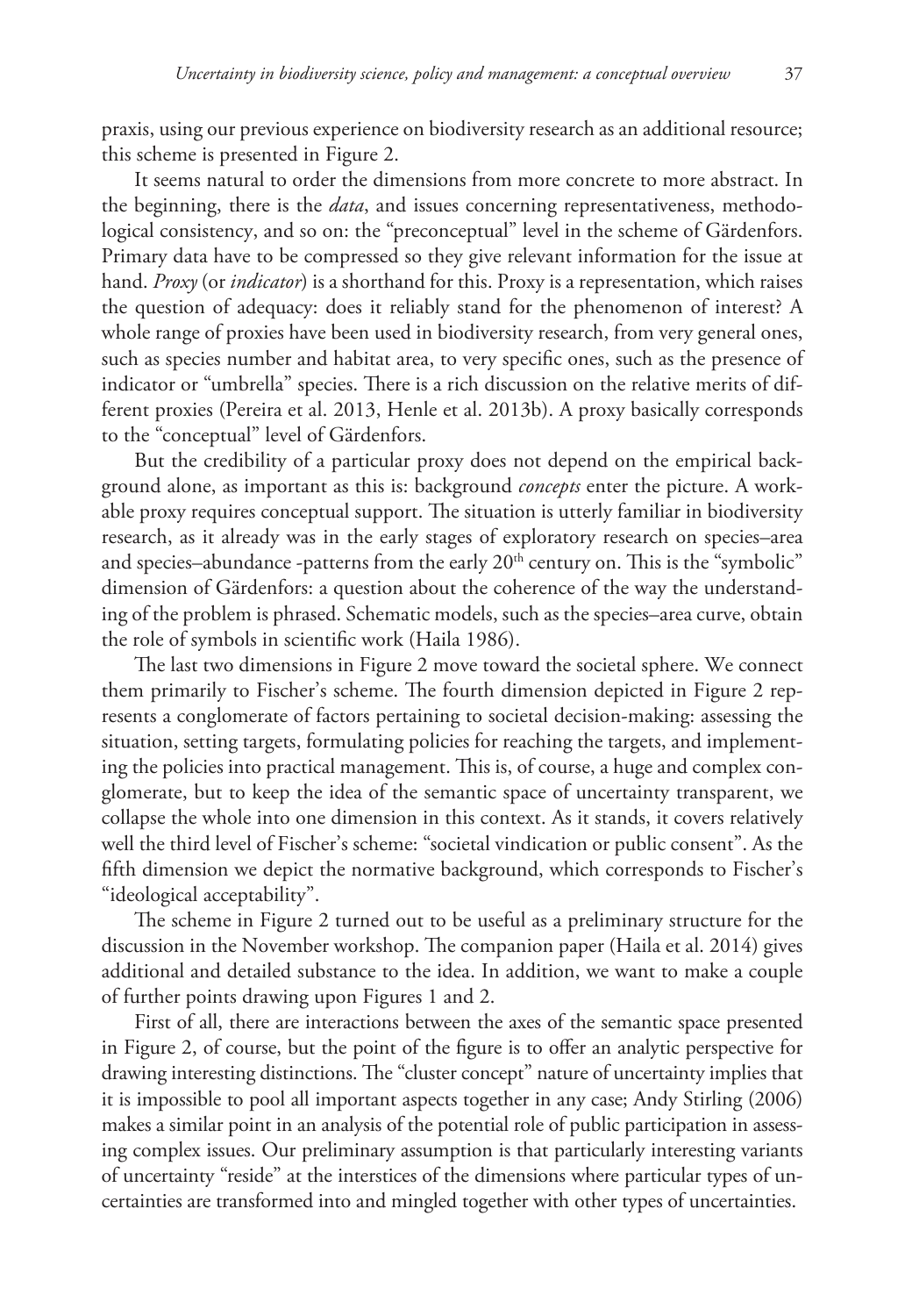

Figure 2. Main dimensions of the semantic space of uncertainty in biodiversity research.

As a means to specify further what is going on at interesting zones of transformation, we take up the idea of closure. As regards a knowledge-intensive issue, such as biodiversity protection, closure of knowledge and closure of policy go hand in hand; this view builds upon Chuck Dyke (1988) on knowledge, and Maarten Hajer (1995) on policy (see Haila 2008). The importance of closure is demonstrated by international goal-setting in biodiversity policy, which is burdened by too general targets that lack closure. For instance, the current target set by the European Union is to stop the deterioration of biodiversity by the year 2020. The previous target year, that was not reached, was 2010. The target of 2020 will not be reached either. The target does not include a clear idea about what its realization would actually mean for development trends, such as urban sprawl, increase in traffic volume and spread of traffic infrastructure, intensification of agriculture and forestry, and so on. In cynical moments, one tends to think that no lessons are drawn, instead, a formal agreement is reached to replace 2020 with 2030, and so on.

Another aspect of the model presented in Figure 2 is that science and policy are both integral elements in it, but the model also shows a way to keep them separated. There is a transition in the scheme in this regard between the first three and the last two dimensions, corresponding to a transition from the cognitive dynamics depicted by Gärdenfors to the social and political framing depicted by Fischer (see Fig. 1). The term "interface" often used in this context can be understood as a rich, multidimensional intersection between knowledge production and political action, allowing for joint construction of feasible management and policy goals (van den Hove 2007). The connections between knowledge and policy reach deep down in specific forms along the dimensions of the semantic space. Methodological decisions on collecting background data for monitoring, for instance, have political implications, but these are mediated by the selection of the proxy and its conceptual status and reliability (Magnusson 2014). On the other hand, uncertainty can be a trigger for acquiring increasingly relevant background knowledge as well as promoting discussion (Haila et al. 2014, Pe'er et al. 2014).

The normative backing is all-important, as was made clear in the workshop discussion (Haila et al. 2014). This relates to what we noted above on feasibility analysis, with reference to Majone (1989). Issues of feasibility versus infeasibility of particular policy schemes are raised primarily with respect to the last two dimensions, but this is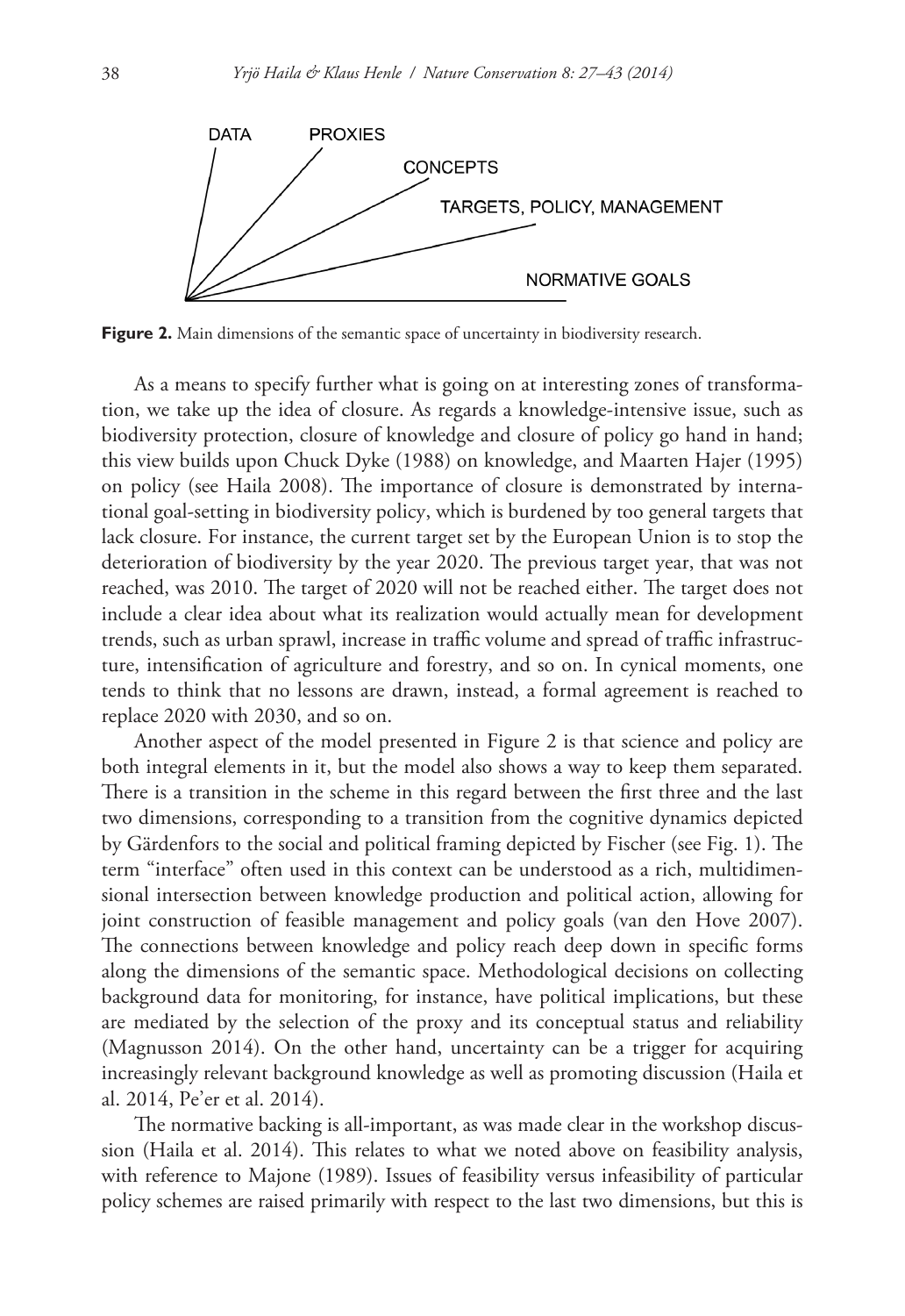not the whole story. Problems of technical feasibility reach, of course, all the way to the first dimension, for instance to the question: What sort of data is it possible to collect? Moral and ethical views and convictions of people also influence greatly what can and will be done. In other words, the situation has a shade of the "fundamental uncertainty" discussed by Silva Marzetti Dall'Aste Brandolini and Roberto Scazzieri (2011): what happens now, perhaps for purely contingent reasons, will influence what happens next.

As a final note: in the spirit of Leontief's recommendation cited above, a general consensus grew out of the discussions at the Leipzig workshops that successful and meaningful coping with uncertainty depends ultimately on a learning cycle that covers the whole recursive chain cycling through science–management–policy–science. We elaborate a learning cycle view in the concluding section of the joint workshop report Haila et al. (2014).

### **Acknowledgement**

A grant from the Academy of Finland (136661) facilitated Yrjö's work on this project, including a stay at UFZ in Leipzig in October-December 2011. The participation of members of the SCALES project in the November workshop was supported by the SCALES project (Securing the Conservation of biodiversity across Administrative Levels and spatial, temporal, and Ecological Scales) funded by the European Commission as a Large-scale Integrating Project within FP 7 under grant #226 852 (Henle et al., 2010). Guy Pe'er and Sybille van den Hove gave useful comments on an earlier version of the manuscript.

### **References**

- Barnosky AD, Hadly EA, Bascompte J, Berlow EL, Brown JH, Fortelius M, Getz WM, Harte J, Hastings A, Marquet PA, Martinez ND, Mooers A, Roopnarine P, Vermeij G, Williams JW, Gillespie R, Kitzes J, Marshall C, Matzke N, Mindell DP, Revilla E, Smith AB (2012) Approaching a state shift in Earth's biosphere. Nature 486: 52–58. [doi: 10.1038/](http://dx.doi.org/10.1038/nature11018) [nature11018](http://dx.doi.org/10.1038/nature11018)
- Botkin DB (1990) Discordant Harmonies. A New Ecology for the Twenty-first Century. Oxford University Press, Oxford, 256 pp.
- Cardinale BJ, Duffy JE, Gonzalez A, Hooper DU, Perrings C, Venail P, Narwani A, Mace GM, Tilman D, Wardle DA, Kinzig AP, Daily GC, Loreau M, Grace JB, Larigauderie A, Srivastava DS, Naeem S (2012) Biodiversity loss and its impact on humanity. Nature 486: 59–67. [doi: 10.1038/nature11148](http://dx.doi.org/10.1038/nature11148)
- Chandler J, Davidson AI, Harootunian H (1995) Questions of Evidence. Proof, Practice, and Persuasion across the Disciplines. Chicago University Press, Chicago, 512 pp.
- Dunn WN (2001) Using the method of context validation to mitigate type III errors in environmental policy analysis. In: Hisschemöller M, Hoppe R, Dunn WN, Ravetz JR (Eds)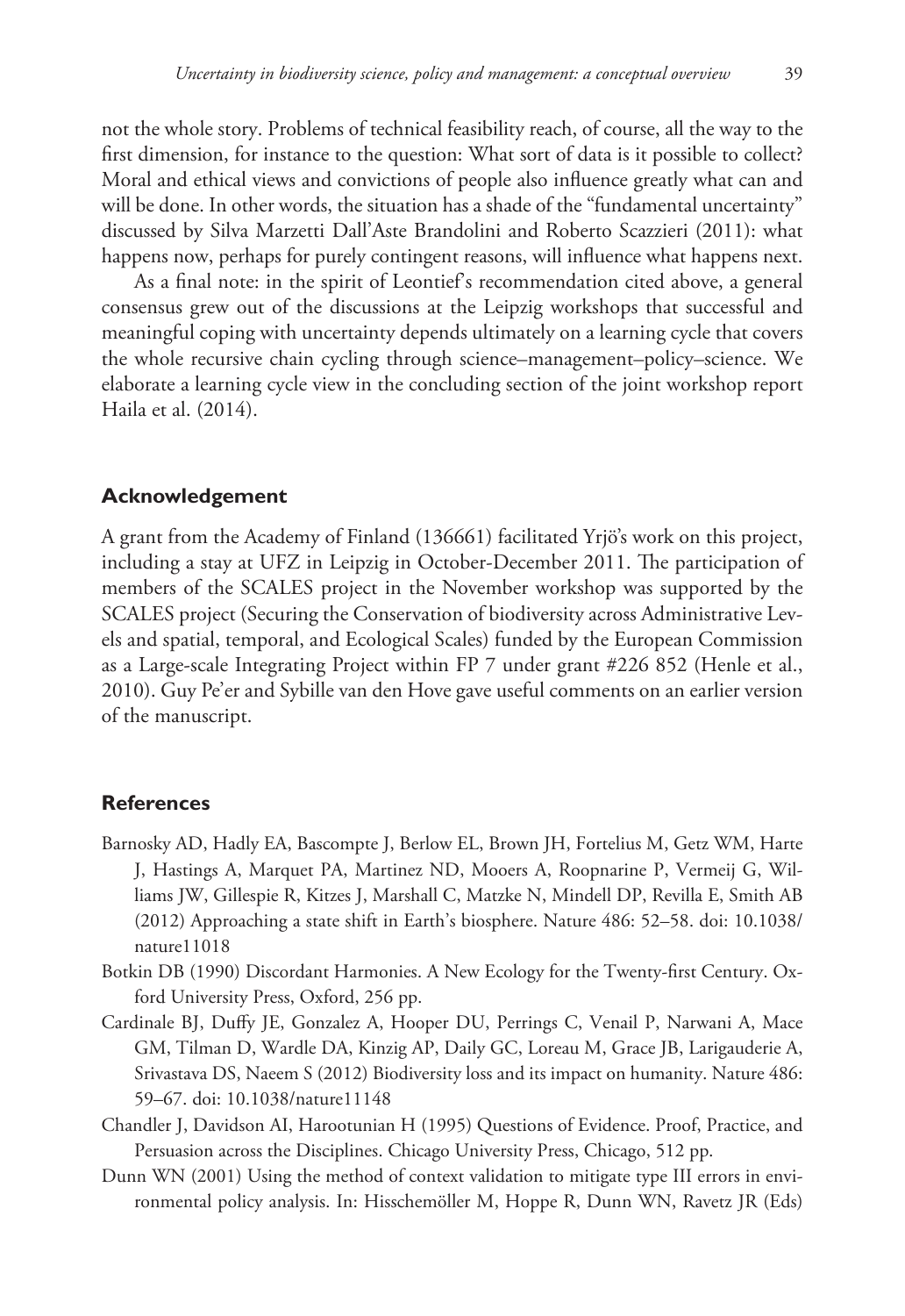Knowledge, Power, and Participation in Environmental Policy Analysis. Policy Studies Review Annual, Vol. 12. Transacion Publishers, New Brunswick, 417–436.

- Dyke C (1988) The Evolutionary Dynamics of Complex Systems. A Study in Biosocial Complexity. Oxford University Press, New York, 174 pp.
- Dyke C (1993) Extralogical excavations. Philosophy in the age of shovelry. In: Caputo J, Yount M (Eds) Foucault and the Critique of Institutions. Pennsylvania State University Press, Philadephia, 102–126.
- Ehrlich PR, Kareiva PM, Daily GC (2012) Securing natural capital and expanding equity to rescale civilization. Nature 486: 68–73. [doi: 10.1038/nature11157](http://dx.doi.org/10.1038/nature11157)
- Ekeland I (2006) The Best of All Possible Worlds. Mathematics and Destiny. The University of Chicago Press, Chicago, 208 pp.
- Fischer F (1995) Evaluating Public Policy. Wadsworth, Belmont, 308 pp.
- Fischer F (2003) Reframing Public Policy. Discursive Politics and Deliberative Practices. Oxford University Press, Oxford, 280 pp. [doi: 10.1093/019924264X.001.0001](http://dx.doi.org/10.1093/019924264X.001.0001)
- Funtowicz S, Ravetz J (1990) Uncertainty and Quality in Science for Policy. Kluwer, Dordrecht, 231 pp. [doi: 10.1007/978-94-009-0621-1](http://dx.doi.org/10.1007/978-94-009-0621-1)
- Funtowicz S, Ravetz J (1991) A new scientific methodology for global environmental issues. In: Costanza R (Ed.) Ecological Economics: The Science and Management of Sustainability. Columbia University Press, New York, 137–154.
- Gärdenfors P (2004) Conceptual Spaces. The Geometry of Thought. MIT Press, Cambridge, 317 pp.
- Garfinkel A (1981) Forms of Explanation. Rethinking the Questions in Social Theory. Yale University Press, New Haven, 197 pp.
- Haila Y (1986) On the semiotic dimension of ecological theory: The case of island biogeography. Biology & Philosophy 1: 377–387.
- Haila Y (1998) Political undercurrents of modern ecology. Science as Culture 7: 465–491. [doi:](http://dx.doi.org/10.1080/09505439809526522) [10.1080/09505439809526522](http://dx.doi.org/10.1080/09505439809526522)
- Haila Y (2004) Making the biodiversity crisis tractable. A process perspective. In: Oksanen M, Pietarinen J (Eds) Philosophy and Biodiversity. Cambridge University Press, Cambridge, 54–82. [doi: 10.1017/CBO9780511498527.003](http://dx.doi.org/10.1017/CBO9780511498527.003)
- Haila Y (2008) Unity versus disunity of environmental governance in the Baltic Sea Region. In: Joas M, Jahn D, Kern K (Eds) Governing a Common Sea. Environmental Politics in the Baltic Sea region. Earthscan, London, 193–212.
- Haila Y (2012) Genealogy of nature conservation: A political perspective. Nature Conservation 1: 27–52. [doi: 10.3897/natureconservation.1.2107](http://dx.doi.org/10.3897/natureconservation.1.2107)
- Haila Y, Henle K, Apostolopoulou E, Cent J, Framstad E, Görg C, Jax K, Klenke R, Magnusson WE, Matsinos Y, Müller B, Paloniemi R, Pantis J, Rauschmayer F, Ring I, Settele J, Similä J, Touloumis K, Tzanopoulos J, Pe'er G (2014) Confronting and Coping with Uncertainty in Biodiversity Research and Praxis. Nature Conservation 8: 45–75. [doi: 10.3897/nature](http://dx.doi.org/10.3897/natureconservation.8.5942)[conservation.8.5942](http://dx.doi.org/10.3897/natureconservation.8.5942)
- Hajer M (1995) The Politics of Environmental Discourse. Ecological Modernization and the Policy Process. Oxford University Press, Oxford, 344 pp.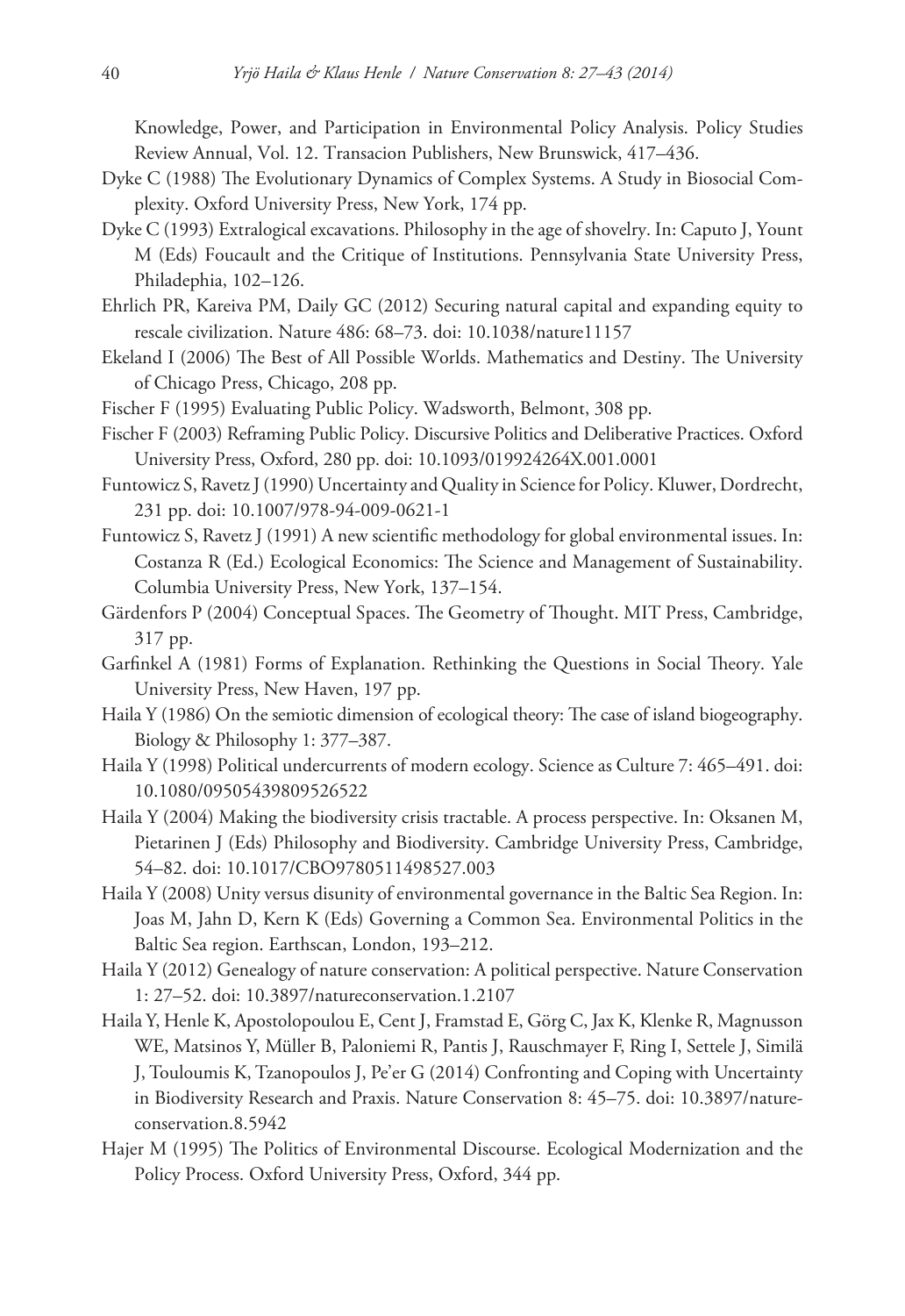- Hajer M, Laws D (2006) Ordering through discourse. In: Moran M, Rein M, Goodin RE (Eds) The Oxford Handbook of Public Policy. Oxford University Press, Oxford, 251–268.
- Henle K (1995) Biodiversity, people, and a set of important connected questions. In: Saunders D, Craig CL, Mattiske EM (Eds) Nature Conservation 4: The Role of Networks of People. Surrey Beatty, Sydney, 162–174.
- Henle K, Kunin W, Schweiger O, Schmeller DS, Grobelnik V, Matsinos Y, Pantis J, Penev L, Potts SG, Ring I, Similä J, Tzanopoulos J, van den Hove S, Baguette M, Clobert J, Excoffier L, Framstad E, Grodinska-Jurczak M, Lengyel S, Marty P, Moilanen A, Porcher E, Storch D, Steffan-Dewenter I, Sykes MT, Zobel M, Settele J (2010) Securing the conservation of biodiversity across administrative levels and spatial, temporal, and ecological scales. GAIA 19(3): 187–193.
- Henle K, Ring I, Klenke RA, Kranz A, Jepsen N, Rauschmayer F (2013a) Introduction. In: Klenke RA, Ring I, Kranz A, Jepsen N, Rauschmayer F, Henle K (Eds) Human – Wildlife Conflicts in Europe. Fisheries and Fish-eating Vertebrates as a Model Case. Springer, Berlin Heidelberg, 5–11. [http://link.springer.com/chapter/10.1007/978-3-540-34789-7\\_2](http://link.springer.com/chapter/10.1007/978-3-540-34789-7_2)
- Henle K, Bauch B, Auliya M, Külvik M, Pe'er G, Schmeller DS, Framstad E (2013b) Priorities for biodiversity monitoring in Europe: A review of supranational policies and a novel scheme for integrative prioritization. Ecological Indicators 33: 5–18. [doi: 10.1016/j.ecolind.2013.03.028](http://dx.doi.org/10.1016/j.ecolind.2013.03.028)
- Henle K, Rimpp K, Margraf J, Dubois A (in press) The Roßwag affair: history and controversy of the discovery of mass anomalies in the green toad (*Bufo viridis*) in a German quarry. In: Henle K, Dubois A (Eds) Anomalies in Natural Populations of Amphibians. Mertensiella.
- Hulme M (2009) Why We Disagree about Climate Change. Understanding Controversy, Inaction and Opportunity. Cambridge University Press, Cambridge, 427 pp. [doi: 10.1017/](http://dx.doi.org/10.1017/CBO9780511841200) [CBO9780511841200](http://dx.doi.org/10.1017/CBO9780511841200)
- Kahneman D, Tversky A (2000) Choices, Values and Frames. Cambridge University Press, Cambridge, 860 pp.
- Keynes JM (1937) The general theory of employment. Quarterly Journal of Economics 51: 209–233. [doi: 10.2307/1882087](http://dx.doi.org/10.2307/1882087)
- Klenke RA, Ring I, Kranz A, Jepsen N, Rauschmayer F, Henle K (2013) Human Wildlife Conflicts in Europe. Fisheries and Fish-eating Vertebrates as a Model Case. Springer, Berlin & Heidelberg, 347 pp.
- Knight FH (1921) Risk, Uncertainty and Profit. Houghton Mifflin, Boston, 394 pp.
- Kriebel D, Tickner J, Epstein P, Lemons J, Levins R, Loechler EL, Quinn M, Rudel R, Schettler T, Stoto M (2001) The precautionary principle in environmental science. Environmental Health Perspectives 109: 871–876. [doi: 10.1289/ehp.01109871](http://dx.doi.org/10.1289/ehp.01109871)
- Leontief W (1985) Theoretical Assumptions and Nonobserved Facts. In his Essays in Economics, Theories, Theorizing, Facts, and Policies. Transaction Books, New Brunswick. [Original in The American Econnomic Review, Vol. 61, 1971]
- Lorenz E (1993) The Essence of Chaos. The University of Washington Press, Seattle, 240 pp. [doi: 10.4324/9780203214589](http://dx.doi.org/10.4324/9780203214589)
- Lotka AJ (1924) Elements of Physical Biology (Republished as Elements of Mathematical Biology). Dover, New York.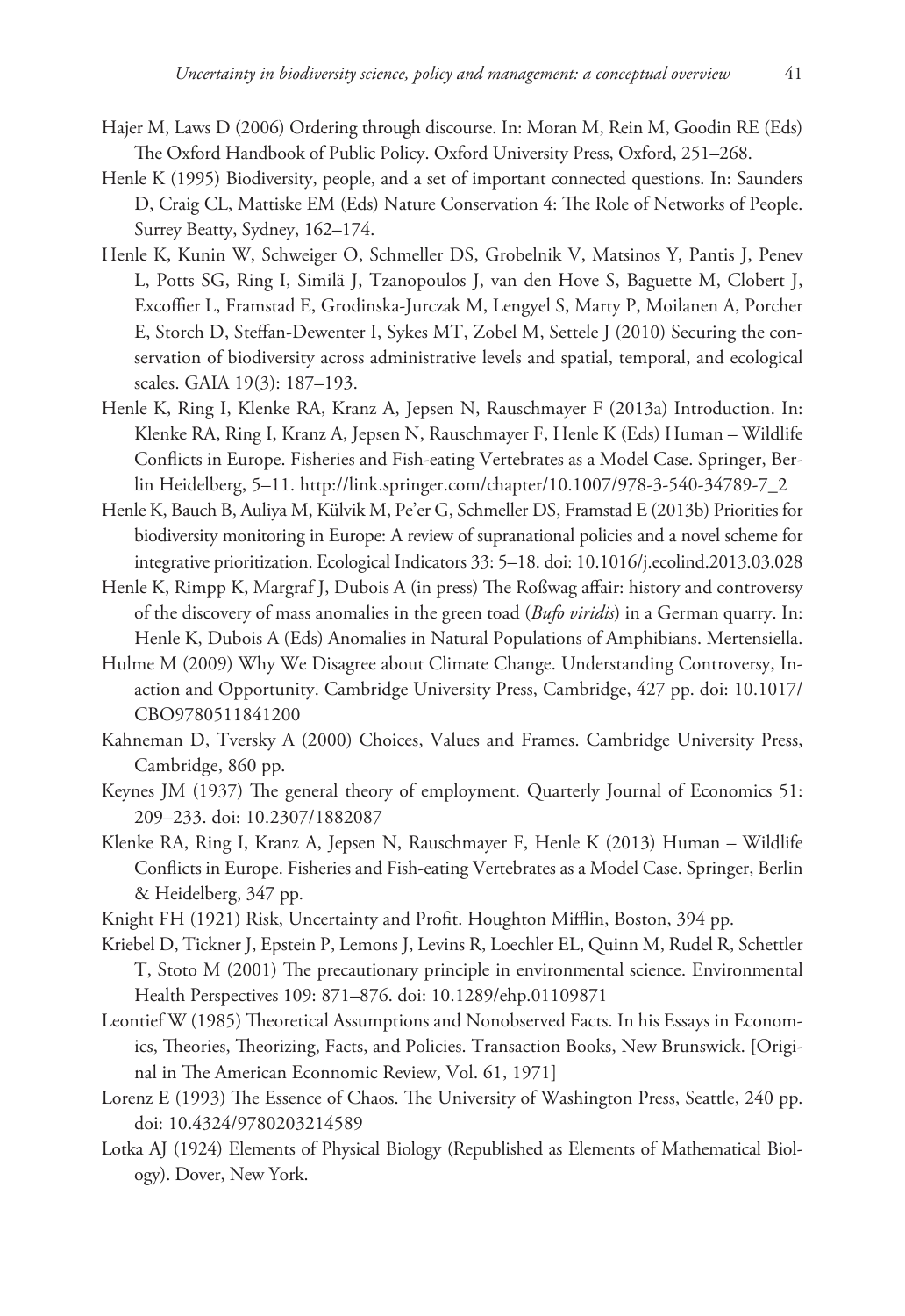- Magnusson WE (2014) Uncertainty and the design of in-situ biodiversity-monitoring programs. Nature Conservation 8: 77–94. [doi: 10.3897/natureconservation.8.5929](http://dx.doi.org/10.3897/natureconservation.8.5929)
- Marzetti Dall'Aste Brandolini S, Scazzieri R (2011) Fundamental Uncertainty. Rationality and Plausible Reasoning. Palgrave Macmillan, London, 304 pp.
- Millennium Ecosystem Assessment (2005) Ecosystems and Human Well-being: Synthesis. Island Press, Washington DC, 160 pp.
- Mitchell SD (2009) Unsimple Truths. Science, Complexity, and Policy. The University of Chicago Press, Chicago, 160 pp. [doi: 10.7208/chicago/9780226532653.001.0001](http://dx.doi.org/10.7208/chicago/9780226532653.001.0001)
- Odum EP (1989) Ecology and our Endangered Life-support System. Sinauer, Sunderland, 301 pp.
- Pe'er G, Mihoub J-B, Dislich C, Matsinos YG (2014) Towards a different attitude to uncertainty. Nature Conservation 8: 95–114. [doi: 10.3897/natureconservation.8.8388](http://dx.doi.org/10.3897/natureconservation.8.8388)
- Pereira HM, Ferrier S, Walters M, Geller GN, Jongman RHG, Scholes RJ, Bruford MW, Brummitt N, Butchart SHM, Cardosa AC, Coops NC, Dullloo E, Faith DP, Freyhof J, Gregory RD, Heip C, Höft R, Hurtt G, Jetz W, Karp DS, McGeoch MA, Obura D, Onoda Y, Pettorelli N, Reyers B, Sayre R, Scharlemann JPW, Stuart SN, Turak E, Walpole M, Wegmann M (2013) Essential biodiversity variables. Science 339: 277–278. [doi:](http://dx.doi.org/10.1126/science.1229931) [10.1126/science.1229931](http://dx.doi.org/10.1126/science.1229931)
- Pielke R Jr (2007) The Honest Broker. Making Sense of Science in Policy & Politics. Cambridge University Press, Cambridge, 188 pp. [doi: 10.1017/CBO9780511818110](http://dx.doi.org/10.1017/CBO9780511818110)
- Rosen R (1991) Life itself: A comprehensive inquiry into the nature, origin, and fabrication of life. Columbia University Press, New York, 285 pp.
- Saltelli A, Ratto M, Andres T, Campolongo F, Cariboni J, Gatelli D, Saisana M, Tarantola S (2008) Global Sensitivity Analysis. The Primer. Wiley, Chichester, 304 pp.
- Schön D, Rein M (1994) Frame Reflection. Toward the Resolution of Intractable Policy Controversies. Basic Books, New York, 272 pp.
- Shackle GLS (1955) Uncertainty in Economics. Cambridge University Press, Cambridge.
- Smith L (2007) Chaos: a very short introduction. Oxford University Press, Oxford, 176 pp. [doi: 10.1093/actrade/9780192853783.001.0001](http://dx.doi.org/10.1093/actrade/9780192853783.001.0001)
- Soulé M (1985) What is conservation biology? BioScience 11: 727–734.
- Stirling A (2006) Analysis, participation and power: Justification and closure in participatory multi-criteria analysis. Land Use Policy 23: 95–107. [doi: 10.1016/j.landuse](http://dx.doi.org/10.1016/j.landusepol.2004.08.010)[pol.2004.08.010](http://dx.doi.org/10.1016/j.landusepol.2004.08.010)
- Takacs D (1996) The Idea of Biodiversity. Philosophies of Paradise. The Johns Hopkins University Press, Baltimore, 500 pp.
- Tversky A, Kahneman D (1974) Judgement under uncertainty: Heuristics and biases. Science 185: 1124–1131. [doi: 10.1126/science.185.4157.1124](http://dx.doi.org/10.1126/science.185.4157.1124)
- van den Hove S (2007) A rationale for science–policy interface. Futures 39: 807–826. [doi:](http://dx.doi.org/10.1016/j.futures.2006.12.004) [10.1016/j.futures.2006.12.004](http://dx.doi.org/10.1016/j.futures.2006.12.004)
- Van der Sluijs JP, Craye M, Funtowicz S, Kloprogge P, Ravetz J, Risbey J (2005) Combining quantitative and qualitative measures of uncertainty in model-based environmental assessment: The NUSAP system. Risk Analysis 25: 481–492. [doi: 10.1111/j.1539-](http://dx.doi.org/10.1111/j.1539-6924.2005.00604.x) [6924.2005.00604.x](http://dx.doi.org/10.1111/j.1539-6924.2005.00604.x)